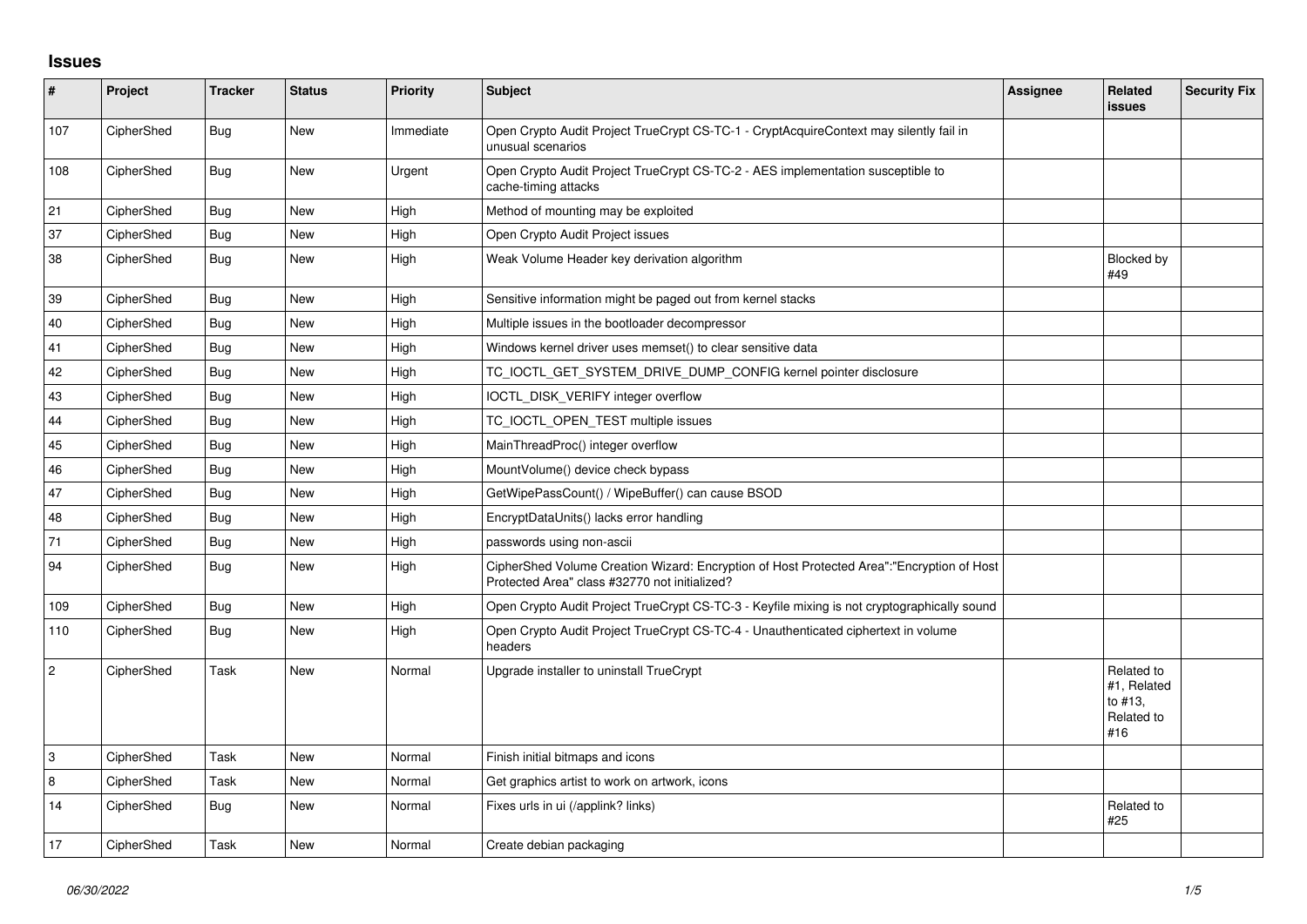| $\sharp$   | Project    | <b>Tracker</b> | <b>Status</b> | Priority | <b>Subject</b>                                                                                           | <b>Assignee</b> | Related<br>issues | <b>Security Fix</b> |
|------------|------------|----------------|---------------|----------|----------------------------------------------------------------------------------------------------------|-----------------|-------------------|---------------------|
| 18         | CipherShed | Task           | <b>New</b>    | Normal   | Create rpm packaging                                                                                     |                 |                   |                     |
| 19         | CipherShed | Task           | New           | Normal   | Create pkgbuild for arch                                                                                 |                 |                   |                     |
| 20         | CipherShed | Task           | New           | Normal   | Create dmg for os x                                                                                      |                 |                   |                     |
| 25         | CipherShed | Task           | New           | Normal   | Broken applinks                                                                                          |                 | Related to<br>#14 |                     |
| 26         | CipherShed | <b>Bug</b>     | <b>New</b>    | Normal   | Large External Drive Support on Mac (>512byte sector size)                                               |                 |                   |                     |
| 32         | CipherShed | Feature        | New           | Normal   | truecrypt.ch ideas thread                                                                                |                 |                   |                     |
| 33         | CipherShed | Feature        | New           | Normal   | windows comamnd line volume creation                                                                     |                 |                   |                     |
| 34         | CipherShed | Feature        | New           | Normal   | windows mount point support                                                                              |                 | Related to<br>#60 |                     |
| 36         | CipherShed | Feature        | New           | Normal   | support multiple actors to open an encrypted volume                                                      |                 |                   |                     |
| 50         | CipherShed | Feature        | New           | Normal   | Linux FDE                                                                                                |                 | Related to<br>#5  |                     |
| 57         | CipherShed | Feature        | New           | Normal   | Skein support                                                                                            |                 |                   |                     |
| 60         | CipherShed | Feature        | New           | Normal   | Enhanced UX - shell extension for container management                                                   |                 | Related to<br>#34 |                     |
| 61         | CipherShed | Feature        | New           | Normal   | optionally support TPM                                                                                   |                 |                   |                     |
| 62         | CipherShed | Feature        | New           | Normal   | Administrative Configuration for Enterprise IT                                                           |                 |                   |                     |
| 63         | CipherShed | Bug            | New           | Normal   | 64 bit gui on 64 bit systems                                                                             |                 | Related to<br>#65 |                     |
| 64         | CipherShed | Task           | New           | Normal   | Rewrite or remove LongReverse in Common/DIgcode.c                                                        |                 |                   |                     |
| 65         | CipherShed | Feature        | New           | Normal   | pure 64 bit version for windows                                                                          |                 | Related to<br>#63 |                     |
| 66         | CipherShed | Feature        | New           | Normal   | provide robust API for usermode interaction with kernel driver                                           |                 |                   |                     |
| 67         | CipherShed | Feature        | New           | Normal   | print a backup                                                                                           |                 |                   |                     |
| 70         | CipherShed | Feature        | New           | Normal   | track git info in build                                                                                  |                 |                   |                     |
| 72         | CipherShed | <b>Bug</b>     | New           | Normal   | The installation fails, but a message (from windows?) says it succeeds and asks if you want<br>to reboot |                 |                   |                     |
| 73         | CipherShed | Bug            | New           | Normal   | Truecrypt icon showing in taskbar                                                                        |                 |                   |                     |
| 74         | CipherShed | <b>Bug</b>     | New           | Normal   | Hardcoded Build date in Help->About window                                                               |                 |                   |                     |
| 76         | CipherShed | <b>Bug</b>     | New           | Normal   | MakeSelfExtractingPackage used in CI cannot have dialog boxes                                            |                 |                   |                     |
| ${\bf 78}$ | CipherShed | <b>Bug</b>     | New           | Normal   | update the ciphershed.org website, automatically                                                         |                 |                   |                     |
| 81         | CipherShed | Feature        | New           | Normal   | Decrypt System drive via commandline                                                                     |                 |                   |                     |
| 82         | CipherShed | Feature        | New           | Normal   | add sparse file detection to non-windows versions                                                        |                 |                   |                     |
| 83         | CipherShed | <b>Bug</b>     | New           | Normal   | deduplicate file names                                                                                   |                 |                   |                     |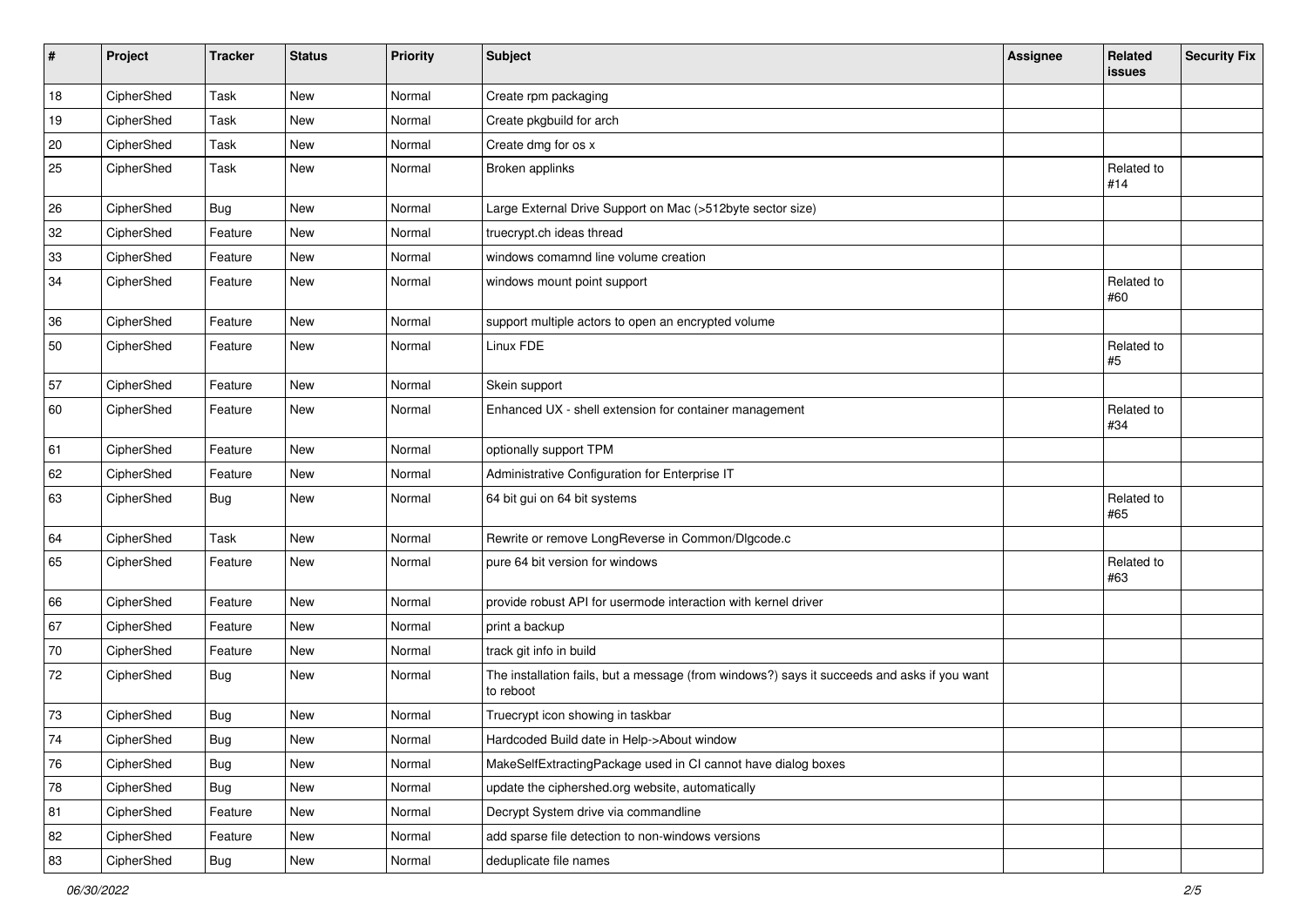| #   | Project    | <b>Tracker</b> | <b>Status</b> | Priority | <b>Subject</b>                                                                                | <b>Assignee</b> | Related<br>issues | <b>Security Fix</b> |
|-----|------------|----------------|---------------|----------|-----------------------------------------------------------------------------------------------|-----------------|-------------------|---------------------|
| 84  | CipherShed | <b>Bug</b>     | <b>New</b>    | Normal   | wcsncpy is subject to buffer overflow                                                         |                 |                   |                     |
| 85  | CipherShed | <b>Bug</b>     | New           | Normal   | Digcode.c is 9917 lines long, split it up                                                     |                 |                   |                     |
| 88  | CipherShed | <b>Bug</b>     | New           | Normal   | smart card support for containers                                                             |                 |                   |                     |
| 89  | CipherShed | Feature        | New           | Normal   | Support the Common Criteria Collaborative Protection Profile for Full Disk Encryption         |                 |                   |                     |
| 90  | CipherShed | Feature        | New           | Normal   | cipher setting preference file                                                                |                 |                   |                     |
| 91  | CipherShed | Feature        | New           | Normal   | use linked libraries in kernel driver to isolate logical units and later support plugins      |                 |                   |                     |
| 92  | CipherShed | Feature        | New           | Normal   | allow change of cipher/key on encrypted container without decrypting                          |                 |                   |                     |
| 93  | CipherShed | Feature        | New           | Normal   | support "quick" encrypt for new media (especially flash/SSD)                                  |                 |                   |                     |
| 95  | CipherShed | <b>Bug</b>     | New           | Normal   | Platform/SystemException.h and Common/Exception.h define the same class/struct                |                 |                   |                     |
| 96  | CipherShed | Feature        | New           | Normal   | installer to incorporate a post-installation quick-start wizard                               |                 |                   |                     |
| 102 | CipherShed | Feature        | New           | Normal   | support for serial console in bootloader                                                      |                 |                   |                     |
| 116 | CipherShed | <b>Bug</b>     | New           | Normal   | create an option for private/global volume mounting                                           |                 |                   |                     |
| 99  | CipherShed | Feature        | New           | Normal   | Suggestion 3-Separate required and optional input parameters                                  |                 |                   |                     |
| 100 | CipherShed | Feature        | New           | Normal   | Suggestion 4-Display the consequences of an action immediately (Immediacy of<br>consequences) |                 |                   |                     |
| 118 | CipherShed | <b>Bug</b>     | New           | Normal   | upgrading truecrpyt fails if truecrypt is pinned to the taskbar                               |                 |                   |                     |
| 121 | CipherShed | Feature        | New           | Normal   | Support "not" burning CD on encrypting disk operation                                         |                 | Related to<br>#68 |                     |
| 122 | CipherShed | Feature        | New           | Normal   | support key escrow                                                                            |                 | Related to<br>#68 |                     |
| 124 | CipherShed | Feature        | New           | Normal   | investigate switch to FUDforum from phpBB                                                     |                 |                   |                     |
| 123 | CipherShed | Bug            | New           | Normal   | losetup anomaly with OpenSUSE 13.1                                                            |                 |                   |                     |
| 10  | CipherShed | Feature        | New           | Low      | Two-factor Pre-boot-authentication with USB stick and Password                                |                 |                   |                     |
| 11  | CipherShed | Feature        | New           | Low      | Cipher set enablement                                                                         |                 |                   |                     |
| 52  | CipherShed | Feature        | New           | Low      | recovery utility & tools                                                                      |                 | Related to<br>#59 |                     |
| 53  | CipherShed | Feature        | <b>New</b>    | Low      | Portable / non-admin volume browser                                                           |                 |                   |                     |
| 54  | CipherShed | Feature        | New           | Low      | Self Destruct Password                                                                        |                 |                   |                     |
| 56  | CipherShed | <b>Bug</b>     | New           | LOW      | FreeBSD support                                                                               |                 |                   |                     |
| 58  | CipherShed | Feature        | New           | Low      | Tablet / Touch screen / non-keyboard boot support                                             |                 |                   |                     |
| 59  | CipherShed | <b>Bug</b>     | New           | Low      | optimized rescue disk                                                                         |                 | Related to<br>#52 |                     |
| 69  | CipherShed | Feature        | New           | Low      | integration test: mounting and sharing volumes                                                |                 |                   |                     |
| 75  | CipherShed | Feature        | New           | Low      | code coverage - ConvertUTF.c                                                                  |                 |                   |                     |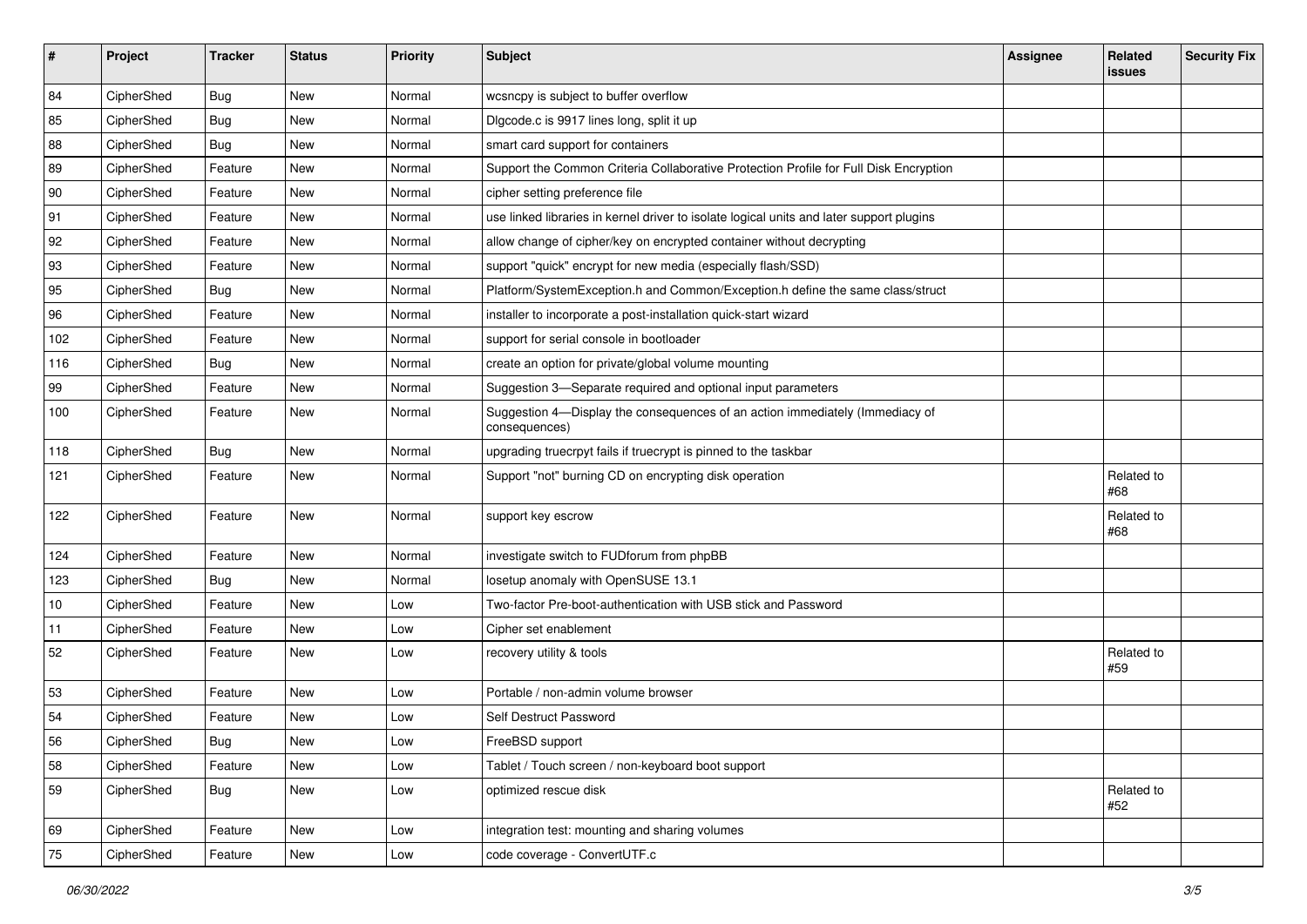| $\pmb{\#}$     | Project    | <b>Tracker</b> | <b>Status</b> | <b>Priority</b> | Subject                                                                        | <b>Assignee</b> | Related<br>issues | <b>Security Fix</b> |
|----------------|------------|----------------|---------------|-----------------|--------------------------------------------------------------------------------|-----------------|-------------------|---------------------|
| 79             | CipherShed | Feature        | <b>New</b>    | Low             | document a list of file systems compatible with Hidden Volume usage            |                 |                   |                     |
| 80             | CipherShed | <b>Bug</b>     | New           | Low             | TEST CASE: ubuntu 14 GUI install                                               |                 |                   |                     |
| 87             | CipherShed | Feature        | New           | Low             | support multiple hidden volumes                                                |                 |                   |                     |
| 103            | CipherShed | Task           | <b>New</b>    | Low             | <b>Const Correctness</b>                                                       |                 |                   |                     |
| 106            | CipherShed | Task           | New           | Low             | Disable GitHub issue tracker                                                   |                 |                   |                     |
| 27             | CipherShed | <b>Bug</b>     | Resolved      | High            | Audit of 04af5c7 - Buffer Overflow: sprintf                                    |                 |                   |                     |
| 35             | CipherShed | Feature        | Resolved      | High            | use Doxygen                                                                    |                 |                   |                     |
| 49             | CipherShed | <b>Bug</b>     | Resolved      | High            | use a unit testing framework                                                   |                 | Blocks #38        |                     |
| 77             | CipherShed | Bug            | Resolved      | High            | boot loader is too big, regression on ff4d0578aff9269fdb654a213c850ce576fafd0a |                 |                   |                     |
| 117            | CipherShed | Bug            | Resolved      | High            | Failure to function when compiled with GCC 5                                   |                 |                   |                     |
| 115            | CipherShed | Bug            | Resolved      | High            | fails to build on stretch due to overloaded constructors                       |                 |                   |                     |
| 30             | CipherShed | <b>Bug</b>     | Resolved      | Normal          | Allowed character description is wrong                                         |                 | Related to<br>#31 |                     |
| 28             | CipherShed | Bug            | Resolved      | Normal          | Audit of 04af5c7 - Buffer Overflow: strcat                                     |                 |                   |                     |
| 86             | CipherShed | Bug            | Resolved      | Normal          | Make ciphershed window titlebars different                                     |                 |                   |                     |
| 101            | CipherShed | <b>Bug</b>     | Resolved      | Normal          | boot loader password prompt takes 100% cpu in VM                               |                 |                   |                     |
| 112            | CipherShed | Bug            | Resolved      | Normal          | uninstall on windows does not list version info                                |                 |                   |                     |
| 113            | CipherShed | <b>Bug</b>     | Resolved      | Normal          | remove the donate screen from the installer                                    |                 |                   |                     |
| 125            | CipherShed | Bug            | Resolved      | Normal          | Makefile for bootloader fails on case sensitive filesystem                     |                 |                   |                     |
| 126            | CipherShed | Bug            | Resolved      | Normal          | VS launcher breaks if using multiple VS and the default is not the one for CS  |                 |                   |                     |
| 105            | CipherShed | <b>Bug</b>     | Resolved      | Low             | Debian Jessie Complication Error: wx3.0                                        |                 |                   |                     |
| 104            | CipherShed | Bug            | Resolved      | Low             | wxgtk 2.9, CommandLineInterface, ambiguous overloaded function calls           |                 |                   |                     |
| $\overline{4}$ | CipherShed | Task           | <b>New</b>    | Normal          | Get Windows executable signing key                                             | <b>Bill Cox</b> |                   |                     |
| 6              | CipherShed | Task           | <b>New</b>    | Normal          | Windows build, installer, VM                                                   | <b>Bill Cox</b> |                   |                     |
| 15             | CipherShed | Task           | <b>New</b>    | Normal          | Create Gnu Info page                                                           | Eugene Wang     | Related to<br>#12 |                     |
| 12             | CipherShed | Task           | In Progress   | Normal          | <b>Write Documentation</b>                                                     | Eugene Wang     | Related to<br>#15 |                     |
| $ 7\rangle$    | CipherShed | Task           | New           | Normal          | Mac build, installer, VM                                                       | Jason Pyeron    |                   |                     |
| 31             | CipherShed | <b>Bug</b>     | New           | Normal          | there is duplicate code for password character checking                        | Jason Pyeron    | Related to<br>#30 |                     |
| 22             | CipherShed | <b>Bug</b>     | In Progress   | High            | Change name of software for "1.0" release.                                     | Jason Pyeron    |                   |                     |
| 51             | CipherShed | <b>Bug</b>     | In Progress   | Normal          | <b>GUID Partition Table (GPT)</b>                                              | Jason Pyeron    | Related to<br>#55 |                     |